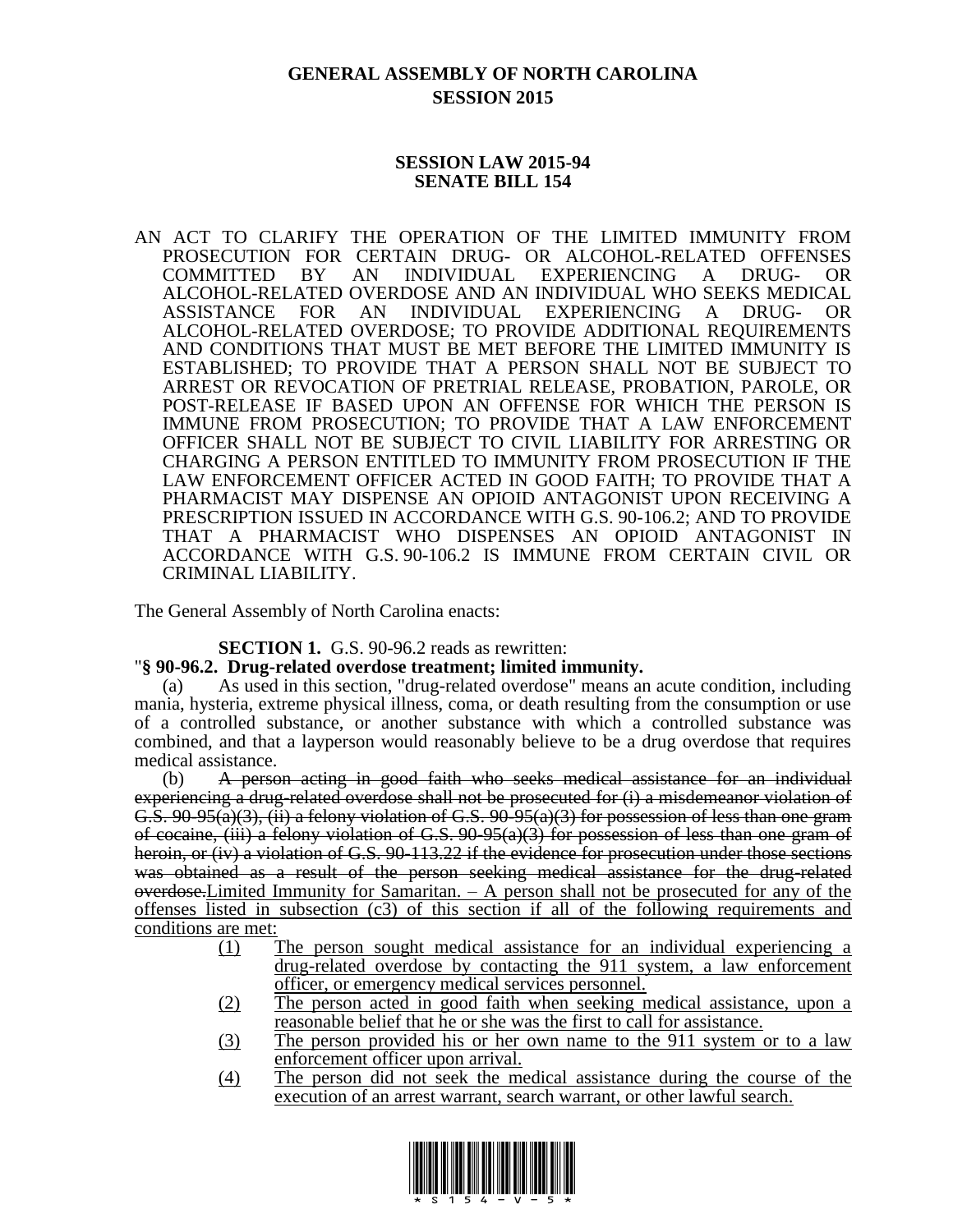(5) The evidence for prosecution of the offenses listed in subsection (c3) of this section was obtained as a result of the person seeking medical assistance for the drug-related overdose.

(c) A person who experiences a drug-related overdose and is in need of medical assistance shall not be prosecuted for  $(i)$  a misdemeanor violation of G.S. 90-95(a)(3), (ii) a felony violation of G.S.  $90-95(a)(3)$  for possession of less than one gram of cocaine, (iii) a felony violation of G.S. 90-95(a)(3) for possession of less than one gram of heroin, or (iv) a violation of G.S. 90-113.22 if the evidence for prosecution under those sections was obtained as a result of the drug-related overdose and need for medical assistance.Limited Immunity for Overdose Victim. – The immunity described in subsection (b) of this section shall extend to the person who experienced the drug-related overdose if all of the requirements and conditions listed in subdivisions (1), (2), (4), and (5) of subsection (b) of this section are satisfied.

(c1) Probation or Release. – A person shall not be subject to arrest or revocation of pretrial release, probation, parole, or post-release if the arrest or revocation is based on an offense for which the person is immune from prosecution under subsection (b) or (c) of this section. The arrest of a person for an offense for which subsection (b) or (c) of this section may provide the person with immunity will not itself be deemed to be a commission of a new criminal offense in violation of a condition of the person's pretrial release, condition of probation, or condition of parole or post-release.

(c2) Civil Liability for Arrest or Charges. – In addition to any other applicable immunity or limitation on civil liability, a law enforcement officer who, acting in good faith, arrests or charges a person who is thereafter determined to be entitled to immunity under this section shall not be subject to civil liability for the arrest or filing of charges.

(c3) Covered Offenses. – A person shall have limited immunity from prosecution under subsections (b) and (c) of this section for only the following offenses:

- (1) A misdemeanor violation of G.S. 90-95(a)(3).<br>A felony violation of G.S. 90-95(a)(3) for pos
- A felony violation of G.S.  $90-95(a)(3)$  for possession of less than one gram of cocaine.
- (3) A felony violation of G.S. 90-95(a)(3) for possession of less than one gram of heroin.
- (4) A violation of G.S. 90-113.22.

(d) Nothing Construction. – Nothing in this section shall be construed to bar-do any of the following:

- (1) Bar the admissibility of any evidence obtained in connection with the investigation and prosecution of (i) other crimes committed by a person who otherwise qualifies for limited immunity under this section.section or (ii) any crimes committed by a person who does not qualify for limited immunity under this section.
- 
- $\frac{12}{3}$  Limit any seizure of evidence or contraband otherwise permitted by law.<br>Limit or abridge the authority of a law enforcement officer to detain or Limit or abridge the authority of a law enforcement officer to detain or take into custody a person in the course of an investigation of, or to effectuate an arrest for, any offense other than an offense listed in subsection (c3) of this section.
- (4) Limit or abridge the authority of a probation officer to conduct drug testing of persons on pretrial release, probation, or parole."

**SECTION 2.** G.S. 18B-302.2 reads as rewritten:

# "**§ 18B-302.2. Medical treatment; limited immunity.**

(a) Limited Immunity for Samaritan. – Notwithstanding any other provision of law, a person under the age of 21 shall not be prosecuted for a violation of G.S. 18B-302 for the possession or consumption of alcoholic beverages if law enforcement, including campus safety police, became aware of the possession or consumption of alcohol by the person solely because the person was seeking medical assistance for another individual. This section shall apply if, when seeking medical assistance on behalf of another, the person did all of the following: all of the following requirements and conditions are met:

- (1) The person sought medical assistance for an individual experiencing an alcohol-related overdose by contacting the 911 system, a law enforcement officer, or emergency medical services personnel.
- (1a) Acted The person acted in good faith, faith when seeking medical assistance, upon a reasonable belief that he or she was the first to call for assistance.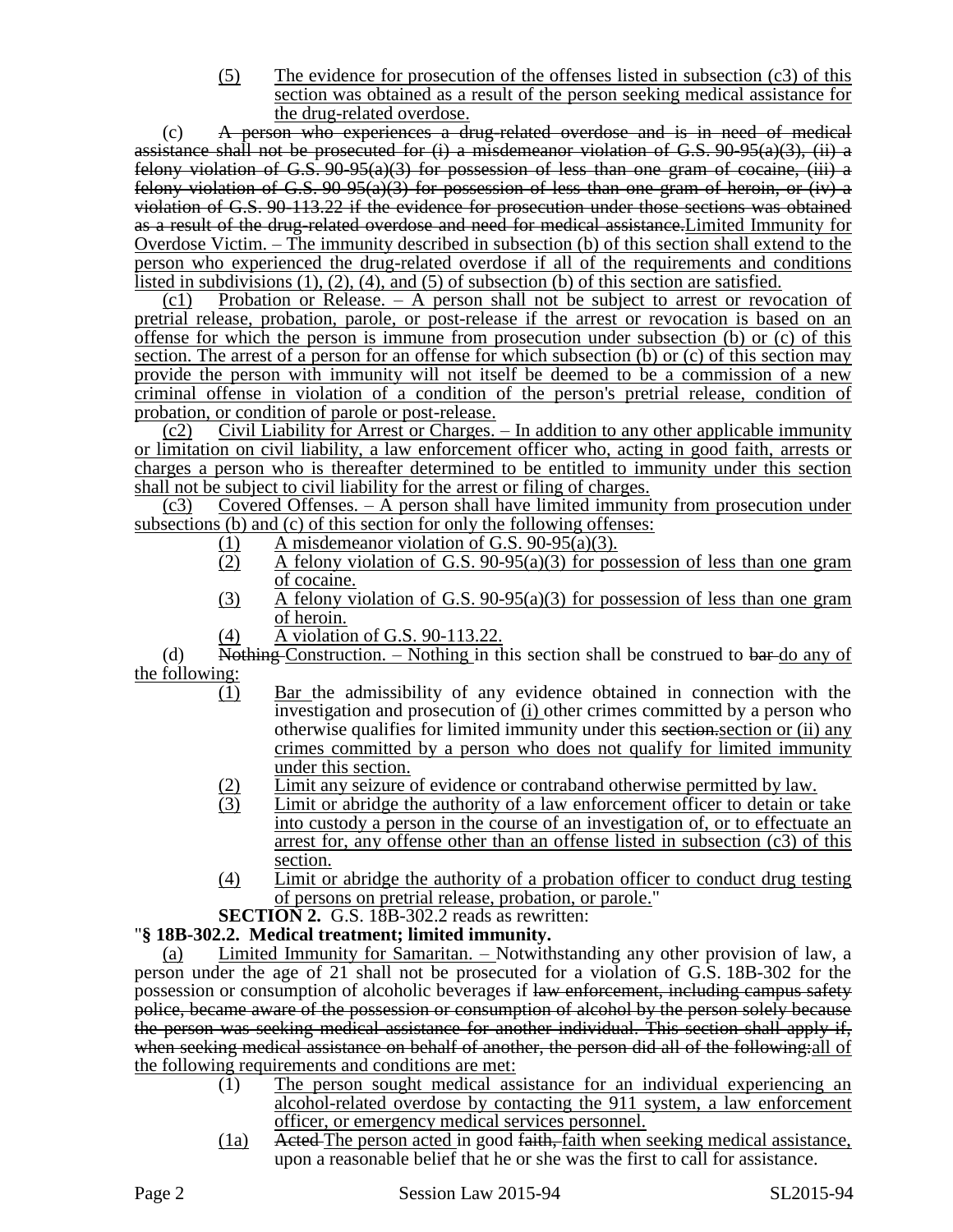- (2) Used The person provided his or her own name when contacting authorities.to the 911 system or to a law enforcement officer upon arrival.
- (3) Remained with the individual needing medical assistance until help arrived.
- (4) The person did not seek the medical assistance during the course of the execution of an arrest warrant, search warrant, or other lawful search.
- (5) The evidence for prosecution of a violation of G.S. 18B-302 for the possession or consumption of alcoholic beverages was obtained as a result of the person seeking medical assistance for the alcohol-related overdose.

(b) Limited Immunity for Overdose Victim. – The immunity described in subsection (a) of this section shall extend to the person who needed medical assistance if the requirements in subdivisions  $(1)$ ,  $(1a)$ ,  $(4)$ , and  $(5)$  of subsection  $(a)$  are satisfied.

(c) Probation or Release. – A person shall not be subject to arrest or revocation of pretrial release, probation, parole, or post-release if the arrest or revocation is based on an offense for which the person is immune from prosecution under subsection (a) or (b) of this section. The arrest of a person for an offense for which subsection (a) or (b) of this section may provide the person with immunity will not itself be deemed to be a commission of a new criminal offense in violation of a condition of the person's pretrial release, condition of probation, or condition of parole or post-release.

(d) Civil Liability for Arrest or Charges. – In addition to any other applicable immunity or limitation on civil liability, a law enforcement officer who, acting in good faith, arrests or charges a person who is thereafter determined to be entitled to immunity under this section shall not be subject to civil liability for the arrest or filing of charges."

#### **SECTION 3.** G.S. 90-106.2 reads as rewritten:

## "**§ 90-106.2. Treatment of overdose with opioid antagonist; immunity.**

… (b) A practitioner acting in good faith and exercising reasonable care may directly or by standing order prescribe an opioid antagonist to (i) a person at risk of experiencing an opiate-related overdose or (ii) a family member, friend, or other person in a position to assist a person at risk of experiencing an opiate-related overdose. As an indicator of good faith, the practitioner, prior to prescribing an opioid under this subsection, may require receipt of a written communication that provides a factual basis for a reasonable conclusion as to either of the following:

- (1) The person seeking the opioid antagonist is at risk of experiencing an opiate-related overdose.
- (2) The person other than the person who is at risk of experiencing an opiate-related overdose, and who is seeking the opioid antagonist, is in relation to the person at risk of experiencing an opiate-related overdose:
	- a. A family member, friend, or other person.
	- b. In the position to assist a person at risk of experiencing an opiate-related overdose.

(b1) A pharmacist may dispense an opioid antagonist to a person described in subsection (b) of this section pursuant to a prescription issued in accordance with subsection (b) of this section. For purposes of this section, the term "pharmacist" is as defined in G.S. 90-85.3.

… (d) All of the following individuals are immune from any civil or criminal liability for actions authorized by this section:

- (1) Any practitioner who prescribes an opioid antagonist pursuant to subsection (b) of this section.
- (2) Any pharmacist who dispenses an opioid antagonist pursuant to subsection (b1) of this section.
- $\left(\frac{2}{3}\right)$  Any person who administers an opioid antagonist pursuant to subsection (c) of this section."